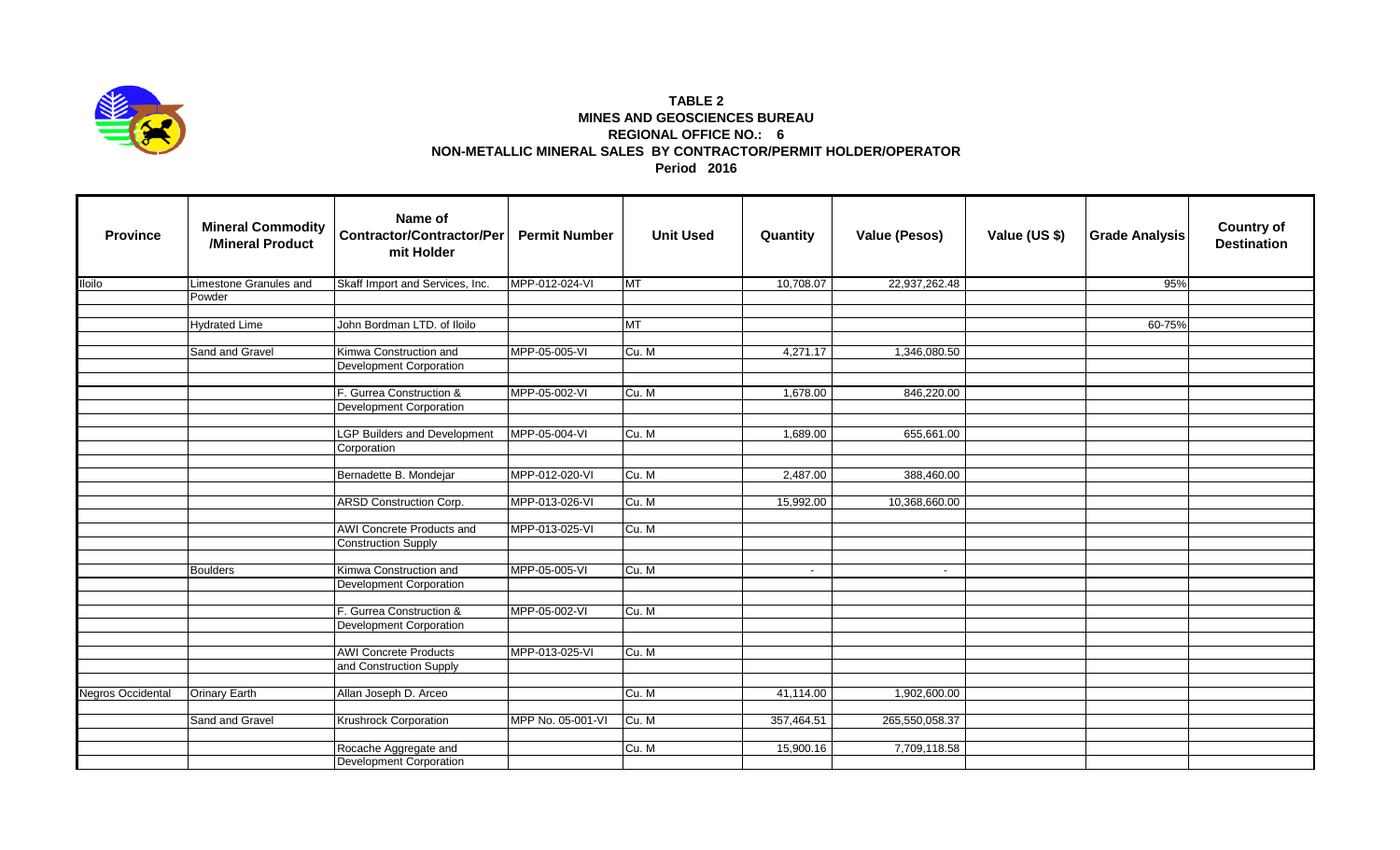|          |                         | GC & C, Incorporated                                     | MPP No. 07-006-VI        | Cu. M | 32,454.00 | 28,617,526.86 |  |  |
|----------|-------------------------|----------------------------------------------------------|--------------------------|-------|-----------|---------------|--|--|
|          |                         |                                                          |                          |       |           |               |  |  |
|          |                         | Malogo Aggregate Ventures, Inc. MPP No. 010-018-VI Cu. M |                          |       | 23,687.66 | 13,002,694.00 |  |  |
|          |                         | Mountain Aggregates, Inc.                                | MPP No. 012-021-VI Cu. M |       |           |               |  |  |
|          |                         |                                                          |                          |       |           |               |  |  |
|          |                         | John Alexander I. Gayoso                                 | IP-12-13-014-VI          | Cu. M | 17,148.00 | 1,991,350.00  |  |  |
|          |                         |                                                          |                          |       |           |               |  |  |
|          | <b>Boulders</b>         | John Alexander I. Gayoso                                 | IP-12-13-014-VI          | Cu. M | 703.00    | 76,300.00     |  |  |
|          |                         |                                                          |                          |       |           |               |  |  |
|          |                         |                                                          |                          |       |           |               |  |  |
| Guimaras | Limestone               | Bautista, Michelle                                       | QP 003-2010 (B)          | Cu. M |           |               |  |  |
|          |                         |                                                          |                          |       |           |               |  |  |
|          |                         | Casumpang, Lagrimas                                      |                          | Cu. M | 7,704.00  | 385,200.00    |  |  |
|          |                         |                                                          |                          |       |           |               |  |  |
|          |                         | Nava, Moises                                             |                          | Cu. M |           |               |  |  |
|          |                         |                                                          |                          |       |           |               |  |  |
|          |                         | Guillano, Ernesto, Jr,                                   |                          | Cu. M |           |               |  |  |
|          |                         | Dorilag, Fe                                              |                          | Cu. M |           |               |  |  |
|          |                         |                                                          |                          |       |           |               |  |  |
|          |                         | Dorilag, John Isidore                                    |                          | Cu. M | 996.00    | 49,800.00     |  |  |
|          |                         |                                                          |                          |       |           |               |  |  |
|          |                         | Enano, Mila                                              |                          | Cu. M | 189.00    | 9,450.00      |  |  |
|          |                         |                                                          |                          |       |           |               |  |  |
|          |                         | Ferrer, Rolly                                            | QP 001-2011 (B)          | Cu. M | 300.00    | 15,000.00     |  |  |
|          |                         |                                                          |                          |       |           |               |  |  |
|          |                         | Galvez, Rolando                                          | QP 005-2009 (B)          | Cu. M | 16,604.50 | 683,750.00    |  |  |
|          |                         |                                                          |                          |       |           |               |  |  |
|          |                         | Hilado, Alfredo                                          |                          | Cu. M | 200.00    | 10,000.00     |  |  |
|          |                         |                                                          |                          |       |           |               |  |  |
|          |                         | Japitana, Ely Joy                                        | QP 002-2011 (B)          | Cu. M | 3,665.00  | 183,250.00    |  |  |
|          |                         |                                                          |                          |       |           |               |  |  |
|          |                         | <b>ALH Lime Factory</b>                                  | MPP-010-016-VI           | Cu. M | 285.00    | 14,250.00     |  |  |
|          |                         | Lacson, Lory                                             |                          | Cu. M | 5,100.00  | 32,250.00     |  |  |
|          |                         |                                                          |                          |       |           |               |  |  |
|          |                         | Nopueto, Rudy                                            |                          | Cu. M |           |               |  |  |
|          |                         |                                                          |                          |       |           |               |  |  |
|          |                         | Orquia, Marciano, Jr.                                    | QP 004-2011 (B)          | Cu. M | 1,137.00  | 56,850.00     |  |  |
|          |                         |                                                          |                          |       |           |               |  |  |
|          |                         | Salcedo, Genevieve                                       |                          | Cu. M | 32,349.00 | 1,617,475.00  |  |  |
|          |                         |                                                          |                          |       |           |               |  |  |
|          |                         | Vilches, Romeo                                           |                          | Cu. M |           |               |  |  |
|          |                         |                                                          |                          |       |           |               |  |  |
|          |                         | Mabini Limers and Farmers MPC MPP-010-012-VI             |                          | Cu. M | 9,256.52  | 551,715.00    |  |  |
|          |                         |                                                          |                          |       |           |               |  |  |
|          | Limestone, Dolomite and | Genzola, Florencio                                       |                          | Cu. M | 11.50     | 575.00        |  |  |
|          | Rock Phosphate          |                                                          |                          |       |           |               |  |  |
|          |                         |                                                          |                          |       |           |               |  |  |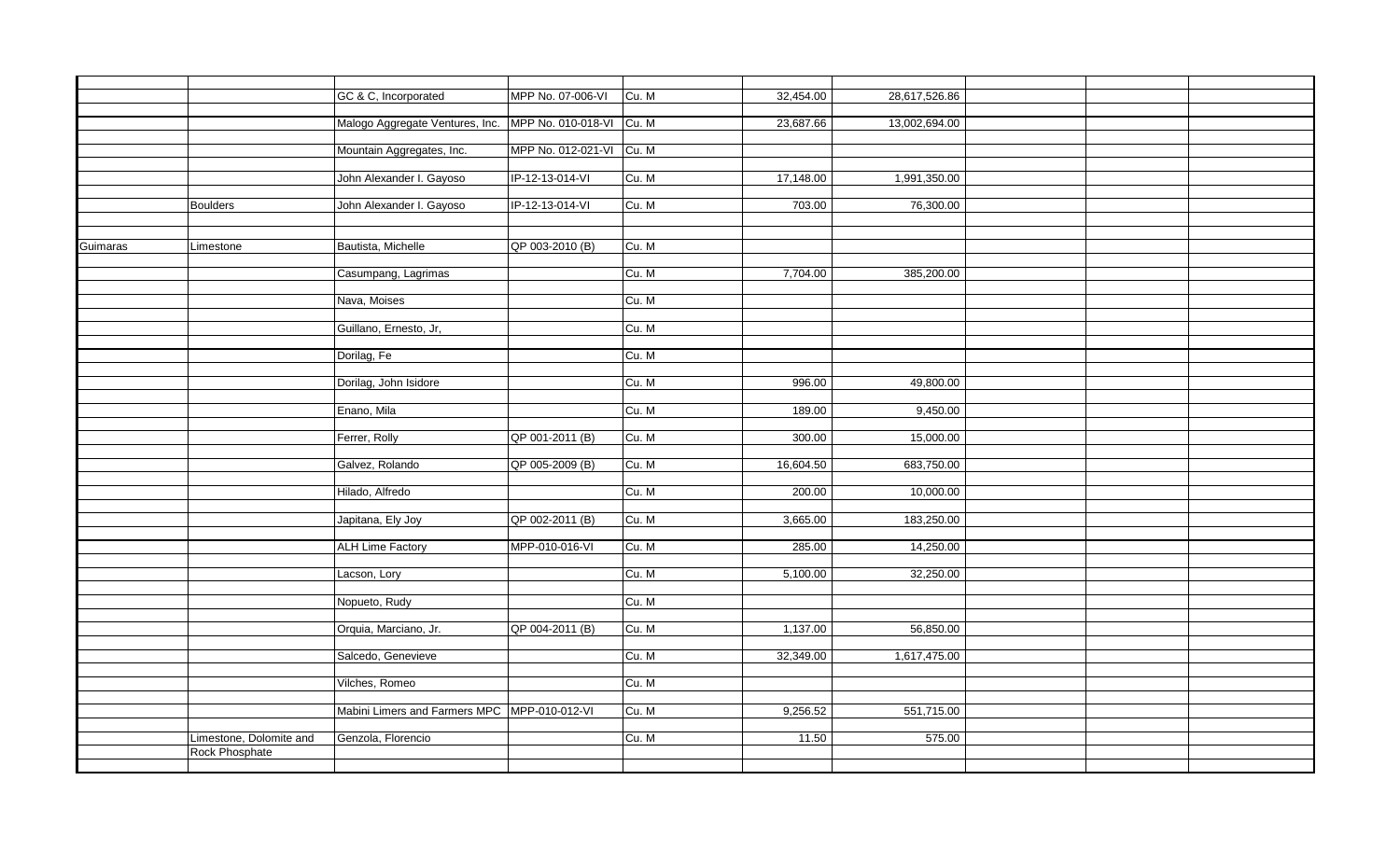|       | Lime                  | Seven-C Integrated Corporation   MPP-010-023-VI | Cu. M | 526.08   | 3,875,532.34 | 66%    |  |
|-------|-----------------------|-------------------------------------------------|-------|----------|--------------|--------|--|
|       |                       |                                                 |       |          |              |        |  |
|       |                       | <b>ALH Lime Plant</b>                           | MT    |          |              | 68-92% |  |
|       |                       |                                                 |       |          |              |        |  |
|       | Rock Phosphate        | Rodriguez, Ma. Joycelynn                        | Cu. M | 24.00    | 1,200.00     |        |  |
|       |                       |                                                 |       |          |              |        |  |
|       | Sand and Gravel       | Carlito Tibobos                                 | Cu. M | 809.00   | 199,750.00   |        |  |
|       |                       |                                                 |       |          |              |        |  |
|       |                       | Leonila Toledano                                | Cu. M |          |              |        |  |
|       |                       |                                                 |       |          |              |        |  |
|       |                       |                                                 |       |          |              |        |  |
|       |                       | Rudy Golez                                      | Cu. M | 675.00   | 174,500.00   |        |  |
|       |                       |                                                 |       |          |              |        |  |
|       |                       | Rolando Gamilong                                | Cu. M |          |              |        |  |
|       |                       |                                                 |       |          |              |        |  |
|       |                       | Azucena Tacadao                                 | Cu. M | 6.00     | 1,500.00     |        |  |
|       |                       |                                                 |       |          |              |        |  |
|       |                       | <b>Gwen Marie Ferrer</b>                        | Cu. M | 59.00    | 14,750.00    |        |  |
|       |                       |                                                 |       |          |              |        |  |
|       |                       | Magdalena Castronuevo                           | Cu. M | 352.00   | 88,000.00    |        |  |
|       |                       |                                                 |       |          |              |        |  |
|       |                       | Renilda Espartero                               | Cu. M | 699.00   | 174,750.00   |        |  |
|       |                       |                                                 |       |          |              |        |  |
|       |                       | Danilo Galon                                    | Cu. M | 589.00   | 147,250.00   |        |  |
|       |                       |                                                 |       |          |              |        |  |
| Aklan | <b>Ordinary Earth</b> | Cecilia O. Sumanga                              | Cu. M |          |              |        |  |
|       |                       |                                                 |       |          |              |        |  |
|       |                       | Augustus M. Gonzales                            | Cu. M |          |              |        |  |
|       |                       |                                                 |       |          |              |        |  |
|       | Sand and Gravel       | Leonardo L. Chan Lek                            | Cu. M | 8,050.00 | 120,000.00   |        |  |
|       |                       |                                                 |       |          |              |        |  |
|       |                       | Romanito I. Inserto                             | Cu. M | 620.00   |              |        |  |
|       |                       |                                                 |       |          |              |        |  |
|       |                       |                                                 | Cu. M |          |              |        |  |
|       |                       | BSP & Co. Inc., by Gualcon M. Aguila            |       |          |              |        |  |
|       |                       |                                                 |       |          |              |        |  |
|       |                       | Ernie R. Alag                                   | Cu. M |          |              |        |  |
|       |                       |                                                 |       |          |              |        |  |
|       |                       | Gerazel F. Ascaño                               | Cu. M |          |              |        |  |
|       |                       |                                                 |       |          |              |        |  |
|       |                       | Aniceto A. Fernandez, Jr.                       | Cu. M |          |              |        |  |
|       |                       |                                                 |       |          |              |        |  |
|       |                       | Jency I. Inolino                                | Cu. M | 660.00   |              |        |  |
|       |                       |                                                 |       |          |              |        |  |
|       |                       | Jhon Michael B. Ibit                            | Cu. M | 852.00   | 36,396.00    |        |  |
|       |                       |                                                 |       |          |              |        |  |
|       |                       | Shirly B. Peralta                               | Cu. M |          |              |        |  |
|       |                       |                                                 |       |          |              |        |  |
|       |                       | Joahnna I. Reunir                               | Cu. M | 258.00   | 12,384.00    |        |  |
|       |                       |                                                 |       |          |              |        |  |
|       |                       | Luzette M. Sabino                               | Cu. M |          |              |        |  |
|       |                       |                                                 |       |          |              |        |  |
|       |                       | Reva Grace F. Sazon                             | Cu. M |          |              |        |  |
|       |                       |                                                 |       |          |              |        |  |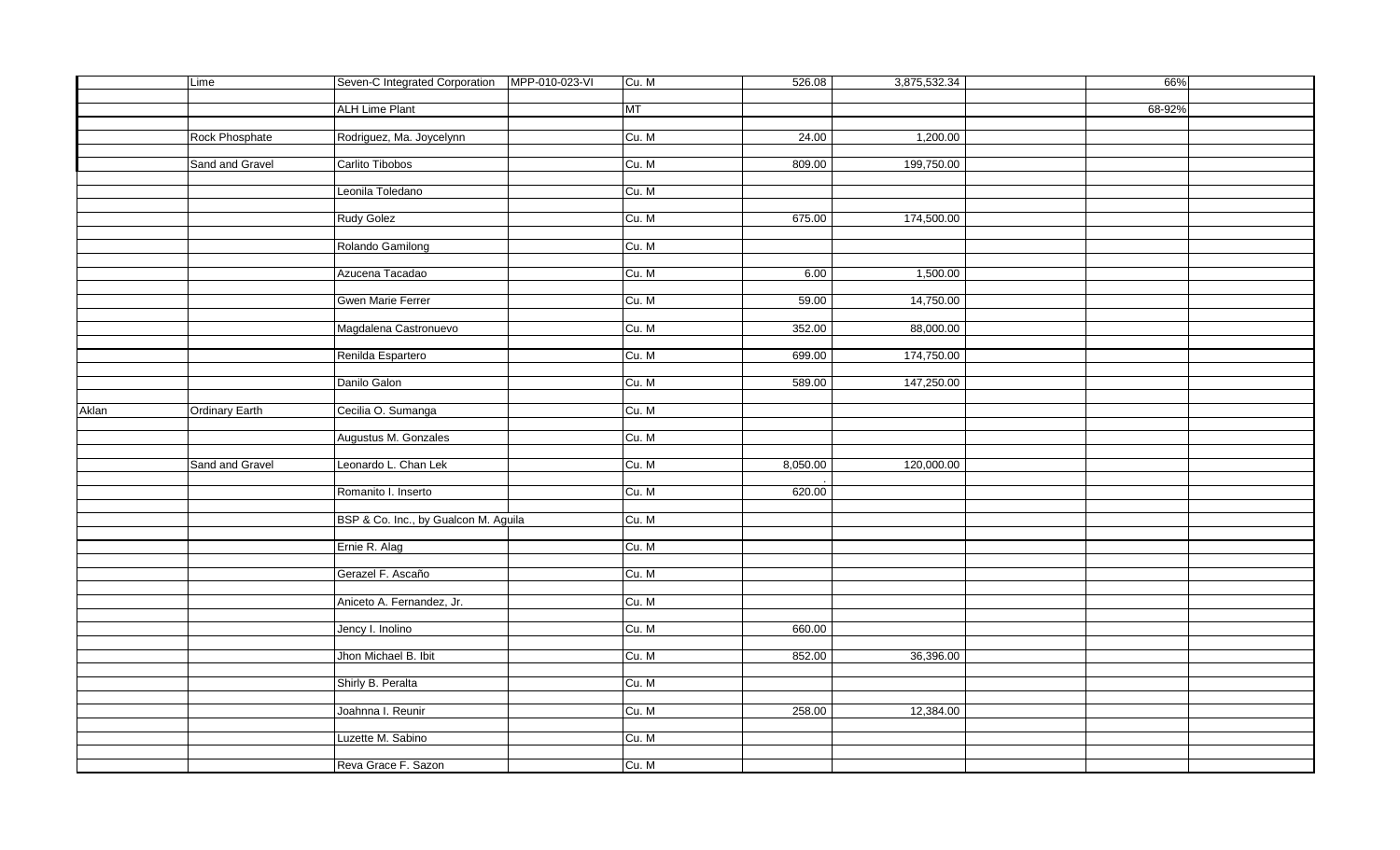|       |                 | Hayde R. Toriaga                     | Cu. M | 587.50   |            |  |  |
|-------|-----------------|--------------------------------------|-------|----------|------------|--|--|
|       |                 |                                      |       |          |            |  |  |
|       |                 | Jebb L. Villanueva                   | Cu. M | 3,432.00 | 137,280.00 |  |  |
|       |                 |                                      |       |          |            |  |  |
|       |                 | Carlito R. Villar                    | Cu. M |          |            |  |  |
|       |                 | <b>JSCI Realty Properties, Inc.</b>  | Cu. M | 1,044.00 |            |  |  |
|       |                 |                                      |       |          |            |  |  |
|       | <b>Boulders</b> | BSP & Co. Inc., by Gualcon M. Aguila | Cu. M |          |            |  |  |
|       |                 |                                      |       |          |            |  |  |
| Capiz | Ordinary Earth  | Henry L. Yap                         | Cu M  | 1,240.00 | 621,150.00 |  |  |
|       |                 |                                      |       |          |            |  |  |
|       |                 | Anita L. Alianza                     | Cu M  |          |            |  |  |
|       |                 | Blue Chips Builder/Hannibal          | Cu M  | 6,865.00 |            |  |  |
|       |                 | Zenon D. Ong                         |       |          |            |  |  |
|       |                 |                                      |       |          |            |  |  |
|       |                 | Amalia B. Aguro                      | Cu M  |          |            |  |  |
|       |                 |                                      |       |          |            |  |  |
|       |                 | Mark Anthony H, Almalbis             | Cu M  |          |            |  |  |
|       |                 |                                      |       |          |            |  |  |
|       |                 | Rodolfo Andrada, Jr.                 | Cu M  | 367.00   |            |  |  |
|       |                 |                                      | Cu M  |          |            |  |  |
|       |                 | Ney B. Cajandig                      |       |          |            |  |  |
|       |                 | Raymund D. Malapajo                  | Cu M  |          |            |  |  |
|       |                 |                                      |       |          |            |  |  |
|       |                 | Norberto S. Alvarez                  | Cu M  |          |            |  |  |
|       |                 |                                      |       |          |            |  |  |
|       |                 | Hannah O. Arcenas                    | Cu M  | 1,756.00 |            |  |  |
|       |                 |                                      | Cu M  | 90.00    |            |  |  |
|       |                 | Ricardo Arcenas                      |       |          |            |  |  |
|       | Basalt          | Blue Chips Builder Inc./             | MT    | 6,865.00 |            |  |  |
|       |                 | Hyacinth O. Viterbo                  |       |          |            |  |  |
|       |                 |                                      |       |          |            |  |  |
|       | Sand and Gravel | Marlon B. Bediones                   | Cu. M |          |            |  |  |
|       |                 |                                      |       |          |            |  |  |
|       |                 | Eva F. Fellores                      | Cu. M |          |            |  |  |
|       |                 | Leodegario D. Deomampo III           | Cu. M |          |            |  |  |
|       |                 |                                      |       |          |            |  |  |
|       |                 | Cecilia B. Billanes                  | Cu. M |          |            |  |  |
|       |                 |                                      |       |          |            |  |  |
|       |                 | Azucena Buncad                       | Cu. M |          |            |  |  |
|       |                 |                                      |       |          |            |  |  |
|       |                 | Pablito F. Faco                      | Cu. M |          |            |  |  |
|       |                 |                                      | Cu. M |          |            |  |  |
|       |                 | Jose D. Danieles, Jr.                |       |          |            |  |  |
|       |                 |                                      |       |          |            |  |  |